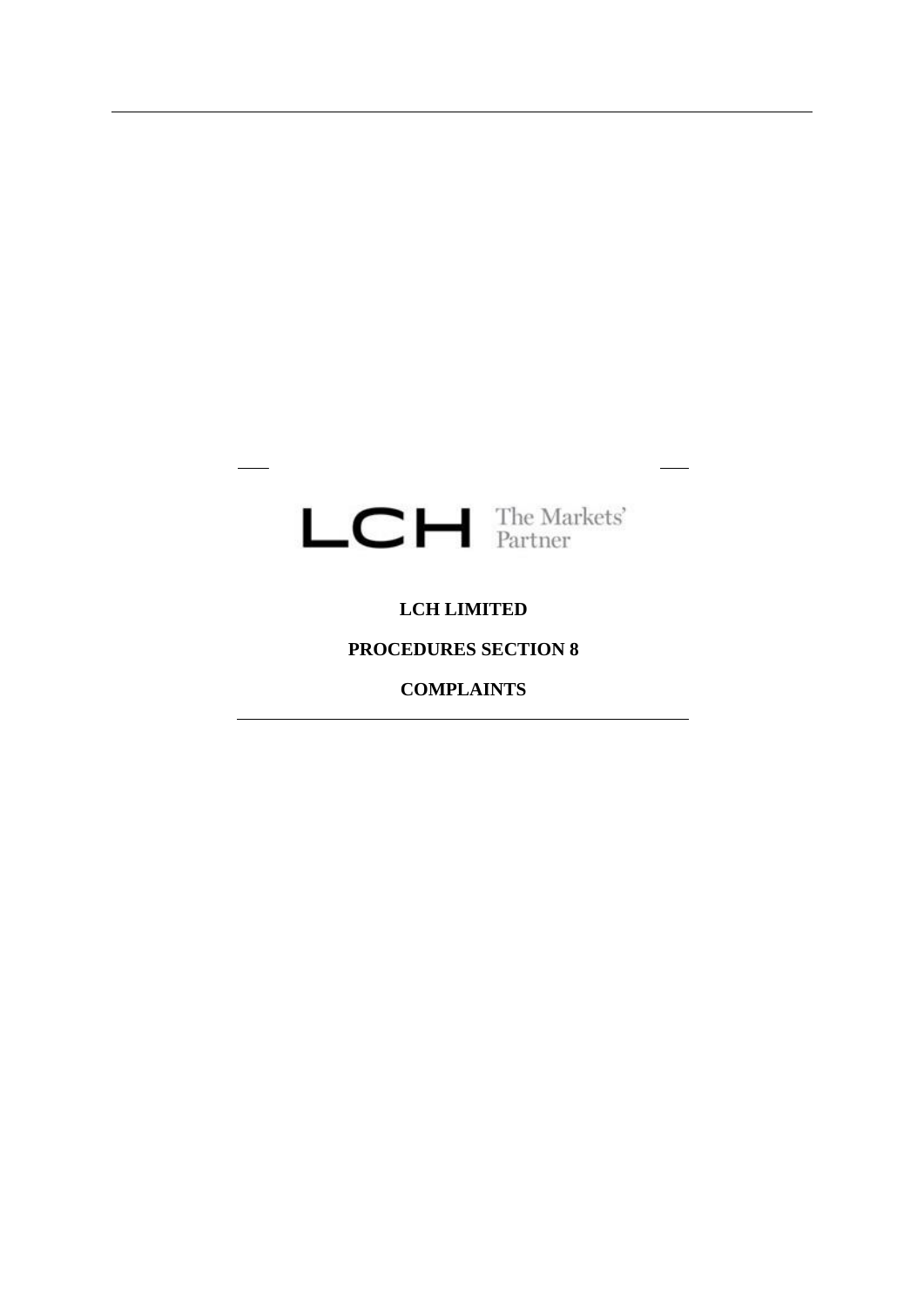#### **CONTENTS**

| Section |     |  | Page |  |
|---------|-----|--|------|--|
|         |     |  |      |  |
|         | 1.1 |  |      |  |
|         | 1.2 |  |      |  |
|         | 1.3 |  |      |  |
|         | 1.4 |  |      |  |
|         | 1.5 |  |      |  |
|         | 1.6 |  |      |  |
|         |     |  |      |  |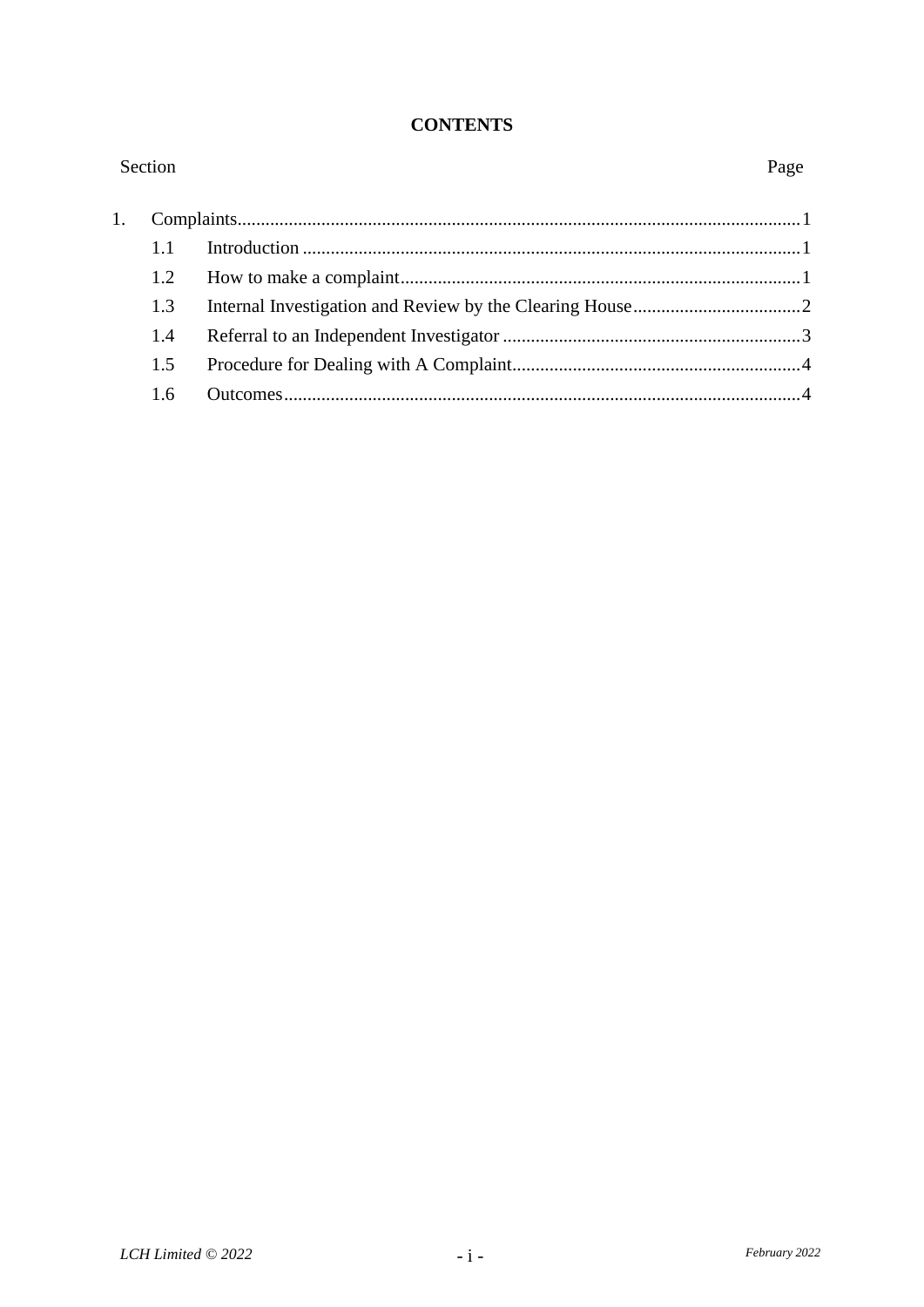# 1. **COMPLAINTS**

#### 1.1 **Introduction**

- 1.1.1 These Procedures describe how a person ("**the Complainant**") who:
	- (a) has a complaint about the conduct or behaviour or other actions of a Member with regard to that Member's clearing activities with the Clearing House;
	- (b) has a complaint arising in connection with the performance of, or the failure to perform, any of the Clearing House's regulatory functions; or
	- (c) has substantive opposing views or comments to a proposed or recently introduced change to the Rulebook or FCM Rulebook (each, a "**Complaint**")

may make a formal complaint, and how that complaint will be investigated and resolved.

#### <span id="page-2-0"></span>1.2 **How to make a complaint**

- 1.2.1 A Complaint:
	- (a) must be made in writing, dated and addressed to the Chief Compliance Officer, LCH Limited at 10 Paternoster Square, London EC4M 7LS, U.K.;
	- (b) with respect to a Complaint described in Section 1.1.1(a) or (b), should set out, as far as possible, details of the conduct, behaviour or other actions complained of, date(s) and place(s) these occurred, the names of the person involved, the outcome sought, and any other relevant details;
	- (c) with respect to a Complaint described in Section 1.1.1(c), should describe, in detail, the proposed or recently enacted rule change and relevant section or clause and all substantive opposing views and comments;
	- (d) must be made no later than three months after the conduct, behaviour, notification of the proposed rule change or other actions complained of, or, if the conduct, behaviour or other actions complained of consists of a series of events, no later than three months after the end of the last such event; and
	- (e) must contain the full name and address of the Complainant and, wherever possible the details of a contact telephone number and email address.
- 1.2.2 In submitting a Complaint in accordance with these Procedures, the Complainant may submit such further and other documentation and material which he/she believes may be relevant.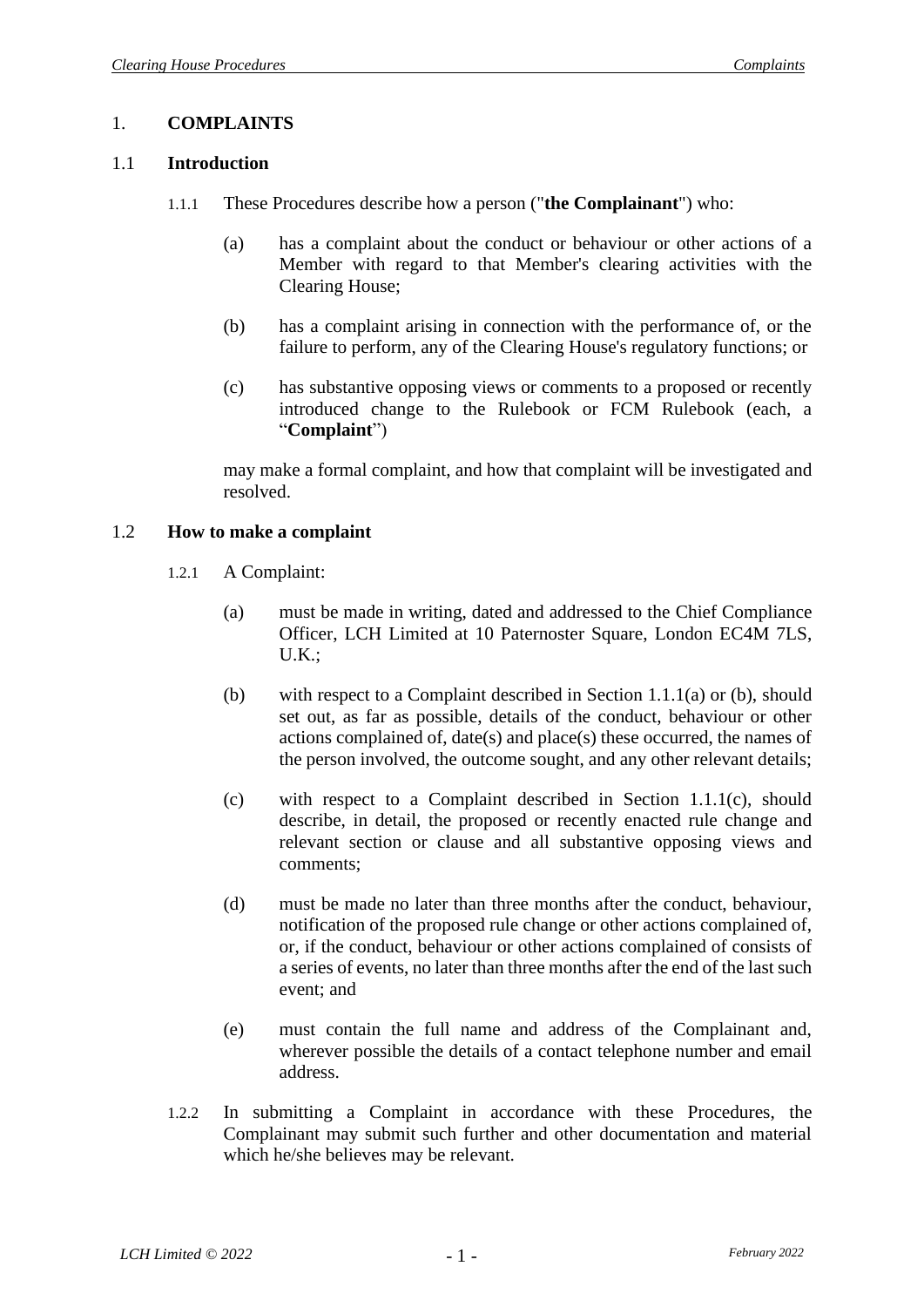1.2.3 Upon receipt of a written Complaint, the Chief Compliance Officer of the Clearing House shall acknowledge in writing to the address shown in the letter of complaint, receipt of the complaint. Such acknowledgment shall be made within 14 days of receipt of the Complaint. After receipt of a Complaint in accordance with the procedure set out in this Section, the Clearing House shall conduct an internal investigation or review such Complaint in accordance with the procedures set out in Section [1.3](#page-3-0) (*Internal investigation and review by the Clearing House*) below.

#### <span id="page-3-0"></span>1.3 **Internal Investigation and Review by the Clearing House**

- 1.3.1 No later than 14 days from receipt of a Complaint , the Chief Compliance Officer of the Clearing House shall refer the Complaint, together with any supporting material provided by the Complainant, to an Investigation Committee.
- 1.3.2 An Investigation Committee shall consist of at least three of the following persons:
	- (a) the Chief Compliance Officer;
	- (b) the Head of Legal;
	- (c) the Head of Operations of the relevant business or Service;
	- (d) Head of Business Risk of the relevant business or Service; or
	- (e) any Clearing House employee holding the position of Director or Managing Director at the Clearing House,

**provided always that** an Investigation Committee must include at least the Chief Compliance Officer or the Head of Legal.

- 1.3.3 The Investigation Committee shall conduct an investigation into the subject matter of the Complaint and shall deliver its report to the Complainant and to the Chief Executive of the Clearing House within a period of three months from the referral to it of the Complaint. The Investigation Committee may make such recommendations as it deems fit for resolving the subject matter of the Complaint. The Investigation Committee may, if it so decides, make no recommendations if it considers such course of action to be appropriate in the circumstances. The report shall contain reasons for the Investigation Committee's decision.
- 1.3.4 The costs of the internal investigation and review shall be borne by the Clearing House.
- 1.3.5 Where the Chief Compliance Officer of the Clearing House receives a written complaint which is not a complaint regarding the conduct, behaviour or other actions of a Member in respect of its clearing activities with the Clearing House or that is not a complaint arising in connection with the performance of, or the failure to perform, any of the Clearing House's regulatory functions but is nevertheless a complaint regarding a Member or regarding the conduct,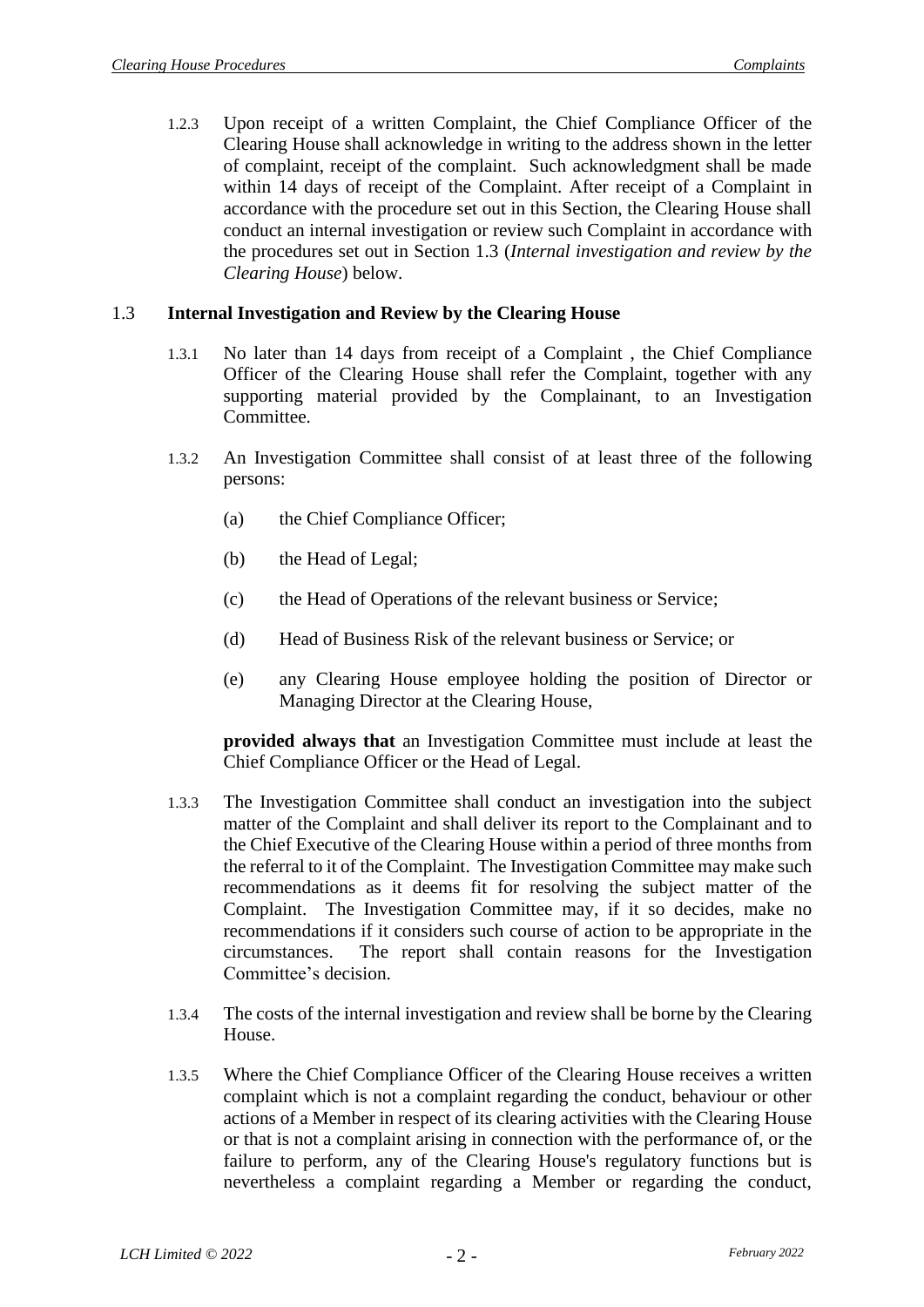behaviour or actions of an officer or employee or other staff member of the Clearing House, then such complaint shall be referred to the Chief Executive of the Clearing House to be dealt with in accordance with the Requests for Review procedure set out in Section 11.6 of Section 7 (*Appeals Procedures*) of these Procedures.

# 1.4 **Referral to an Independent Investigator**

- 1.4.1 Solely with respect to a Complaint described in Section 1.1.1(a) or (b) above, in the event that the Complainant is dissatisfied with the outcome of the Internal Investigation and Review, or in the event that the Complainant does not receive the report of the Investigation Committee within three months of the receipt of the relevant Complaint (and provided that the subject matter of the Complaint (or substantially the same matters) shall not have already been referred to an independent investigator as a result of a Complaint from that same Complainant) the Complainant may ask for the Complaint to be referred to an Independent Investigator nominated in accordance with the procedure set out in Section [1.5](#page-5-0) (*Procedure for dealing with the complaint*) below.
- <span id="page-4-0"></span>1.4.2 A request for referral to an Independent Investigator shall be made in writing to the Chief Compliance Officer of the Clearing House and must be made no later than two weeks following notification to the Complainant of the report of the Investigation Committee or four months from the receipt of the original Complaint to the Clearing House in accordance with Section [1.2](#page-2-0) (*How to make a complaint)*.
- <span id="page-4-1"></span>1.4.3 Within 14 days of receipt of a written request in accordance with Section [1.4.2](#page-4-0) above, the Chief Compliance Officer of the Clearing House shall refer the Complaint to an Independent Investigator (as described below).
- 1.4.4 An Independent Investigator shall be nominated for this purpose by The Centre for Dispute Resolution ("**CEDR**"), London. Such investigator shall be a person:
	- (a) independent of the Clearing House (for these purposes "**independent**" shall mean that such person is not and has not been an officer, director or employee of the Clearing House);
	- (b) with appropriate knowledge of how clearing is carried out by the Clearing House and of the Regulations (including the Procedures), and other relevant documentation, regulation and applicable law; and
	- (c) with appropriate experience of the market activities in respect of which the complaint relates.
- 1.4.5 The Clearing House shall be responsible for the payment of the fees and expenses of the Independent Investigator although this shall not give rise to any employment or other relationship between the Independent Investigator and the Clearing House, and shall not give rise to any duty between the Independent Investigator and the Clearing House other than that the Independent Investigator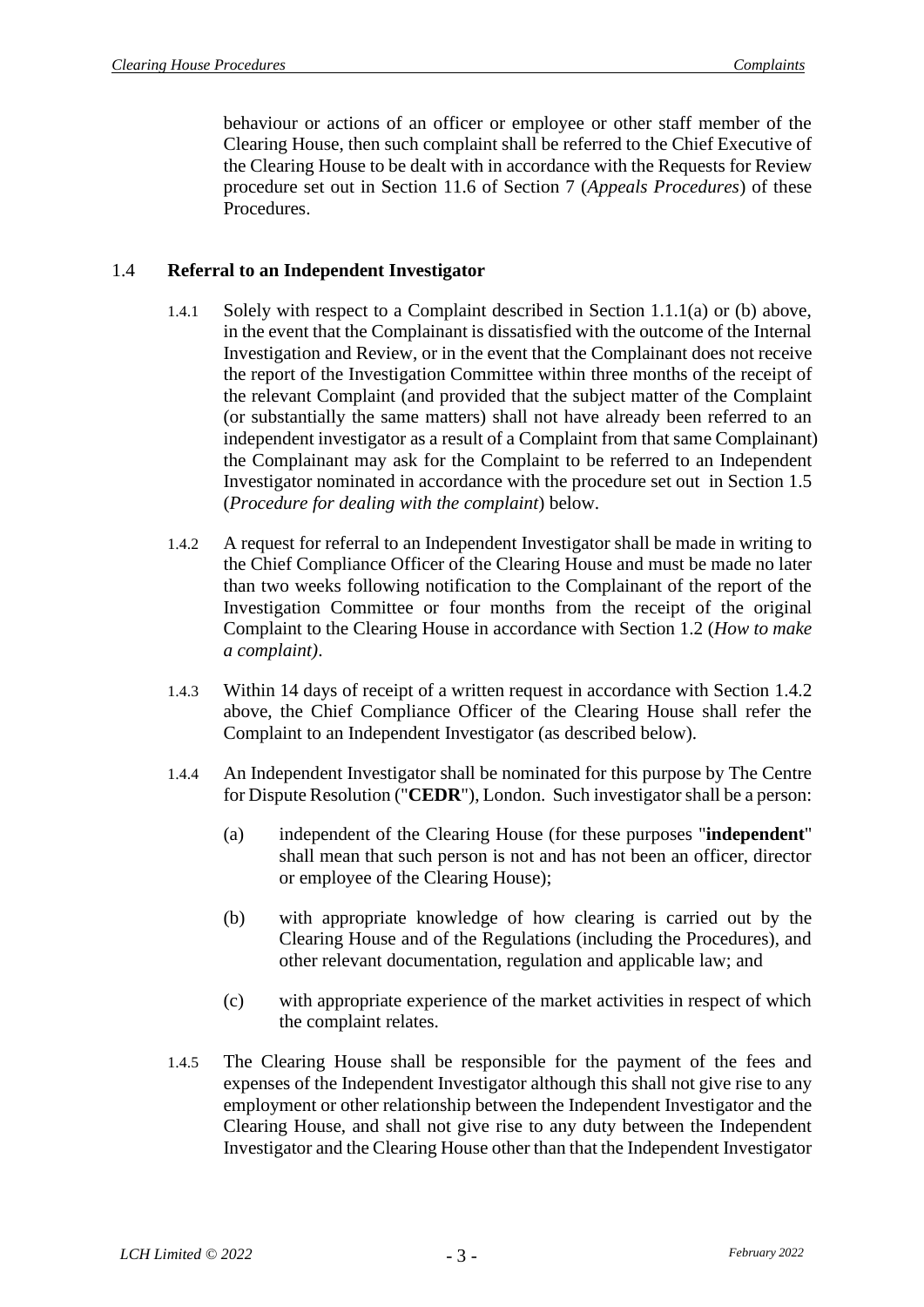shall act as an independent complaints investigator in accordance with the terms of these Procedures.

1.4.6 In the event, that for reasons beyond the reasonable control of the Clearing House, referral to an Independent Investigator is not made within the two week period referred to in Section [1.4.3](#page-4-1) above, then the Chief Compliance Officer of the Clearing House shall notify the Complainant in writing of the reasons for the delay.

# <span id="page-5-0"></span>1.5 **Procedure for Dealing with A Complaint**

- 1.5.1 Upon appointment, an Independent Investigator nominated in accordance with these Procedures, shall forthwith notify the Complainant and the Clearing House in writing of his appointment and shall invite the Complainant and the Clearing House to make such submissions and submit such documentation as each may wish within such timescale as the Independent Investigator may determine.
- 1.5.2 The Independent Investigator shall determine his or her own procedure for considering the Complaint referred to him, shall be guided by the requirements of fairness and may, inter alia, do any one or more of the following:
	- (a) interview the Complainant;
	- (b) interview a representative of the Clearing House;
	- (c) seek further or other information from the Clearing House and/or the Complainant;
	- (d) make such further or other reasonable inquiries as he/she deems fit in order properly and fully to investigate the complaint.

#### 1.6 **Outcomes**

- 1.6.1 The Independent Investigator shall, wherever reasonably possible, conclude his or her investigation of a Complaint within two months from the date of his or her nomination. Where it is not reasonably possible to do so due to the nature or complexity of the matter referred to him or her or for other good reason, the Independent Investigator shall notify the Complainant and the Clearing House in writing of this fact and provide a further date for the completion of the investigation.
- 1.6.2 The Independent Investigator shall, at the end of his or her investigation, produce a written report setting out his or her findings, conclusions, and reasons for such conclusions. Such report shall be provided to the Complainant and to the Clearing House, but shall not be made public unless the Complaint is upheld in whole or in part and the Complainant so requests. In the event of such request, the report shall be made public by being published on the Clearing House's public website. Where only part of the Complaint is upheld then only the part of the report relating to that part of the Complaint shall be so published.
- 1.6.3 In his written report the Independent Investigator may: